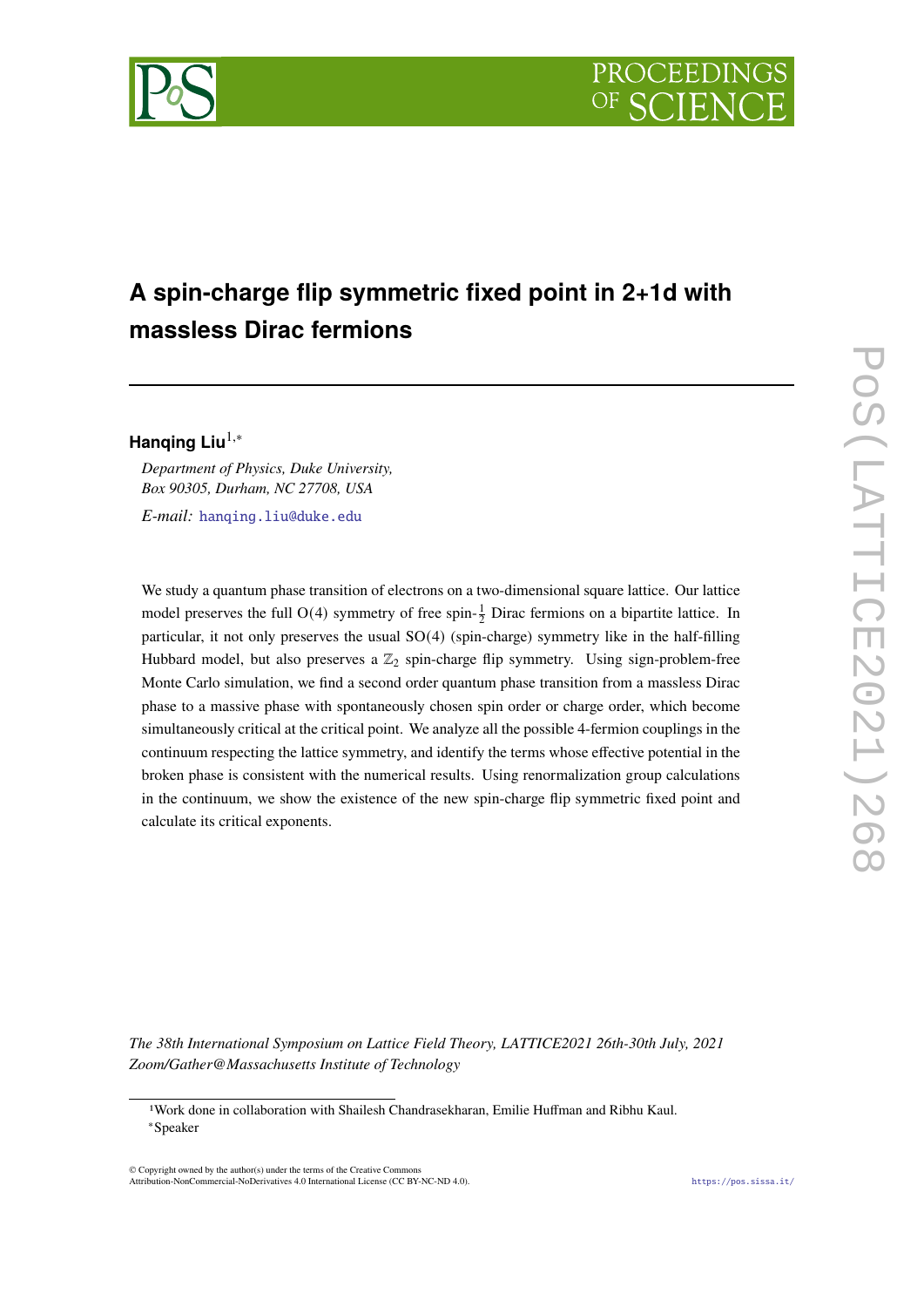# **1. Introduction**

Understanding the mechanism of mass generation in  $2 + 1d$  relativistic fermions is of interest in both condensed matter physics [\[1](#page-6-0)[–3\]](#page-6-1) and high energy physics [\[4](#page-7-0)[–6\]](#page-7-1). One of the most important mechanisms is through spontaneous symmetry breaking driven by strong four-fermion interactions. The study of  $2 + 1d$  relativistic fermions also leads to the idea of deconfined quantum criticality  $[2, 7-9]$  $[2, 7-9]$  $[2, 7-9]$  $[2, 7-9]$  and emergent symmetry  $[10-14]$  $[10-14]$ .

Due to the non-perturbative nature of this problem, it is important to design lattice models which are amenable to sign-problem-free Monte Carlo simulations. Therefore we study the mass generation in a model of spin- $\frac{1}{2}$  Dirac fermions on a two-dimensional square lattice, which can be simulated efficiently with the fermion bag algorithm [\[15,](#page-7-6) [16\]](#page-7-7). This model is a natural generalization of a  $1 + 1d$  model we studied earlier [\[17,](#page-7-8) [18\]](#page-7-9). The model is not only invariant under the SO(4) symmetry of the Hubbard model at half-filling, but more importantly, it also has an additional  $\mathbb{Z}_2$ spin-charge flip symmetry, which combines with the  $SO(4)$  symmetry to form an  $O(4)$  symmetry [\[19\]](#page-8-0). This  $\mathbb{Z}_2$  symmetry protects the renormalization group (RG) flow from leaving the spin-charge flip symmetric subspace, allowing us to explore a new fixed point without fine-tuning. By tuning a single coupling, our model undergoes a quantum phase transition from a massless Dirac fermion phase to a massive phase with either an anti-ferromagnetic (spin) order or a superconducting-CDW (charge), and they become simultaneously critical at the spin-charge flip symmetric fixed point, as confirmed by the Monte Carlo simulation. If we add a Hubbard coupling which breaks the  $\mathbb{Z}_2$ symmetry, our model will flow to the usual spin or charge fixed points, which can be described by the "chiral Heisenberg university class" [\[20–](#page-8-1)[28\]](#page-8-2). This contribution will focus on the continuum analysis of the model, while the numerical results can be found in [\[29,](#page-8-3) [30\]](#page-8-4).

This contribution is organized as follows. In Section [2,](#page-1-0) we write down the lattice Hamiltonian and identify its symmetries, and in Section [3,](#page-2-0) we map the symmetries of the Hamiltonian to the continuum Lagrangian. Then all the independent four-fermion couplings in the continuum respecting those lattice symmetries are constructed in Section [4.](#page-3-0) In Section [5,](#page-4-0) we identify the relevant interactions whose effective potential in the broken phase is consistent with our numerical results. Finally in Section [6,](#page-4-1) we calculate the  $\beta$  functions, confirm the existence of a new spin-charge flip symmetric fixed point and evaluate the critical exponents in  $4 - \varepsilon$  dimension.

## <span id="page-1-0"></span>**2. The lattice Hamiltonian and its symmetries**

The lattice model we study can be described by the Hamiltonian

<span id="page-1-2"></span><span id="page-1-1"></span>
$$
H = -\sum_{\langle ij \rangle} \exp\left(\kappa \eta_{ij} \sum_{\alpha} (c_{i\alpha}^{\dagger} c_{j\alpha} + c_{j\alpha}^{\dagger} c_{i\alpha})\right),\tag{1}
$$

where  $\langle ij \rangle$  means *i* and *j* are nearest neighbor sites on a square lattice,  $\alpha = 1, 2, \eta_{ij}$  are phases that create the  $\pi$ -flux,  $\kappa$  is the coupling of the model. If we expand the exponent, H can be written in a more conventional form

$$
H \propto -\sum_{\langle ij \rangle} \prod_{\alpha} \Big[ -t \eta_{ij} (c_{i\alpha}^{\dagger} c_{j\alpha} + c_{j\alpha}^{\dagger} c_{i\alpha}) + V \Big( n_{i\alpha} - \frac{1}{2} \Big) \Big( n_{j\alpha} - \frac{1}{2} \Big) - \frac{t^2}{V} \Big], \tag{2}
$$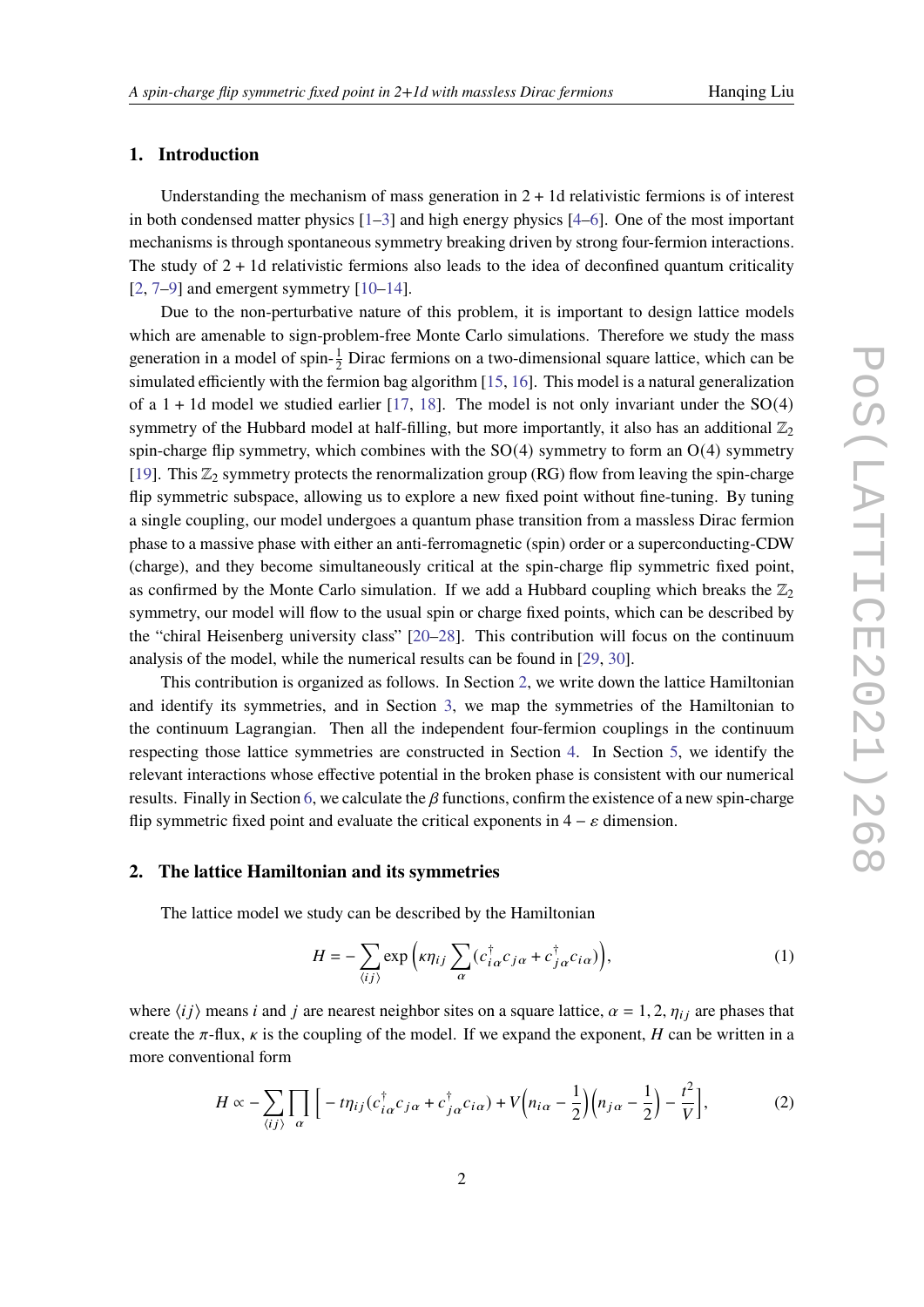where  $V/t = 2 \tanh \frac{\kappa}{2}$ . The original form of H in Eq. [\(1\)](#page-1-1) makes it clear that each bond of the Hamiltonian is only a function of the free hopping term, while from Eq. [\(2\)](#page-1-2) we can see that each bond is a product of the  $t - V$  Hamiltonian [\[15,](#page-7-6) [16\]](#page-7-7). If we further expand the terms in Eq. [\(2\)](#page-1-2) into the quadratic, quartic and higher order terms we get

<span id="page-2-1"></span>
$$
H \propto -\sum_{\langle ij \rangle} \left[ t \eta_{ij} \sum_{\alpha} (c_{i\alpha}^{\dagger} c_{j\alpha} + c_{j\alpha}^{\dagger} c_{i\alpha}) + \frac{V}{2} \left( \sum_{\alpha} (c_{i\alpha}^{\dagger} c_{j\alpha} + c_{j\alpha}^{\dagger} c_{i\alpha}) \right)^2 + (6 \text{th and 8th orders}) \right].
$$
 (3)

In this form, we can identify the quadratic and quartic terms to the ones in the model studied in [\[14\]](#page-7-5) with  $V = J/2$  in their notation.

Since each bond in this Hamiltonian is exponential of the free hopping term, it has all the space-time and internal symmetries of the free Hamiltonian: spatial translations by one unit  $T_a^{1,2}, \mathbb{Z}_4$ rotation symmetry R, parity P, time-reversal Θ and charge conjugation C, an  $SU(2)_{s} \times SU(2)_{c}$  spincharge symmetry, or equivalently, SO(4) symmetry, which is manifest in the Majorana Language, and most importantly, a  $\mathbb{Z}_2$  spin-charge flip symmetry, or equivalently, charge conjugation on a single layer, which enhances the internal symmetry to  $O(4)$ .

From the viewpoint of Wilson RG, all interactions respecting the symmetries of the lattice Hamiltonian can be generated in the continuum. Therefore it is important to know how the symmetries of the Hamiltonian are mapped to the continuum. We can understand this by using the free lattice Hamiltonian which we will do next.

# <span id="page-2-0"></span>**3. Embedding lattice symmetries in the continuum**

Let us consider free staggered fermions on a square lattice, given by the first term in Eq. [\(3\)](#page-2-1). Linearizing the dispersion relation of this Hamiltonian near the Fermi points, we get the following continuum Hamiltonian

$$
H_0 = -\int d^2x \, i\psi_\alpha^\dagger (\Gamma^1 \partial_1 + \Gamma^2 \partial_2) \psi_\alpha, \tag{4}
$$

where  $\Gamma^1 = \sigma^3 \otimes \sigma^3$  and  $\Gamma^2 = \sigma^3 \otimes \sigma^1$  come from the four corners of the Brillouin zone. Using Grassmann coherent fermion path integral, we can rewrite Eq. [\(4\)](#page-2-2) as the following Euclidean Lagrangian density

<span id="page-2-2"></span>
$$
\mathcal{L}_0 = -\bar{\psi}_{\alpha} \gamma^{\mu} \partial_{\mu} \psi_{\alpha},\tag{5}
$$

where  $\psi_{\alpha}$  is a 4-component Dirac fermion,  $\bar{\psi}_{\alpha} = \psi_{\alpha}^{\dagger} \gamma^{0}$ ,  $\alpha = 1, 2$ , and  $\mu = 1, 2, 3$ . Here  $\gamma^{0,1,2,3,5}$ are five  $4 \times 4$  Hermitian matrices satisfying the Clifford algebra  $\{\gamma^i, \gamma^j\} = 2\delta^{ij} \mathbb{1}_4$ . We can choose  $\gamma^{0,3,5}$  to be real and  $\gamma^{1,2}$  to be imaginary. One basis consistent with  $\Gamma^{1,2}$  in Eq. [\(4\)](#page-2-2) is given by

$$
\gamma^0 = \sigma^1 \otimes \mathbb{1}, \ \gamma^1 = \sigma^2 \otimes \sigma^3, \ \gamma^2 = \sigma^2 \otimes \sigma^1, \ \gamma^3 = \sigma^3 \otimes \mathbb{1}, \ \gamma^5 = \gamma^0 \gamma^1 \gamma^2 \gamma^3 = \sigma^2 \otimes \sigma^2. \tag{6}
$$

Space-time transformations on the lattice mix Dirac components in the continuum as follows

$$
T_a^{1,2}: \psi \mapsto i\gamma^{3,5}\psi, \ R: \psi \mapsto e^{i\frac{\pi}{4}(i\gamma^1\gamma^2 + i\gamma^3\gamma^5)}\psi, \ P: \psi \mapsto i\gamma^5\gamma^1\psi, \ \Theta: \psi \mapsto \gamma^0K\psi, \tag{7}
$$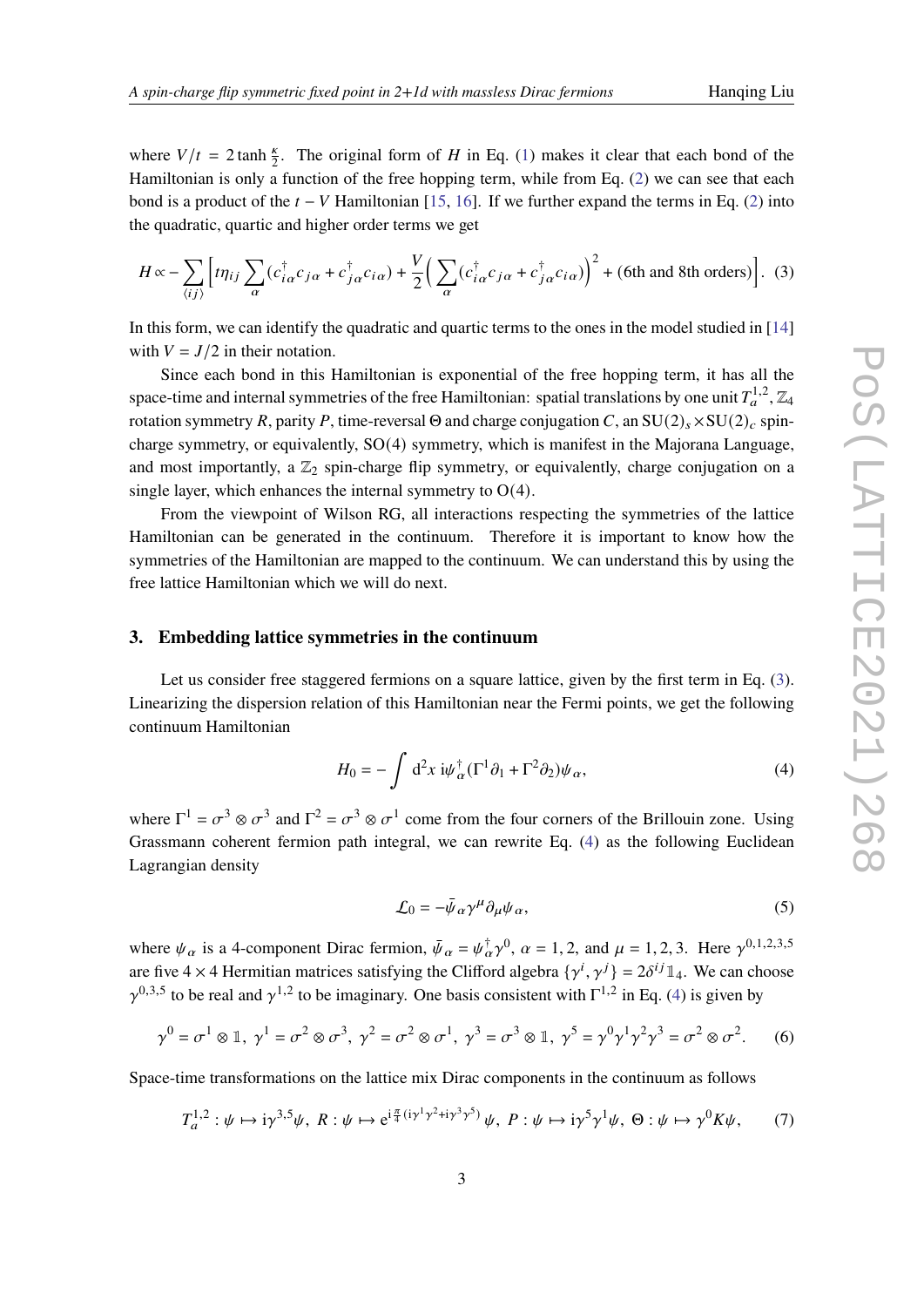where K is the complex conjugation operator. Except for R, all of them act as  $\mathbb{Z}_2$  symmetries on fermion bilinears. R acts as a  $\mathbb{Z}_4$  symmetry on the lattice, and will be enhanced to an  $SO(2)_R$ internal symmetry

$$
\tilde{R} : \psi \mapsto e^{i\frac{\theta}{2}(i\gamma^3\gamma^5)} \psi \tag{8}
$$

in the continuum. When analyzing the internal symmetries, especially the charge symmetry, it is more convenient to use Majorana representation  $\psi_1 = \xi_1 - i\xi_2$ ,  $\psi_2 = \xi_3 - i\xi_4$ , and

<span id="page-3-1"></span>
$$
\mathcal{L}_0 = -\xi_a^T \gamma^0 \gamma^\mu \partial_\mu \xi_a,\tag{9}
$$

where  $a = 1, 2, 3, 4$ , and each  $\xi_a$  is a four-component Majorana fermion. Clearly Eq. [\(9\)](#page-3-1) has an O(4) symmetry, which is nothing but the spin-charge symmetry  $SO(3)_s \times SO(3)_c$  and the spin-charge flip symmetry  $\mathbb{Z}_2^{sc}$  $_2^{sc}$  on the lattice. In fact, it turns out that this continuum Lagrangian actually has an O(8) symmetry. Thus the lattice realizes the subgroup  $SO(3)_s \times SO(3)_c \times \mathbb{Z}_2^{sc}$  $_{2}^{sc} \times SO(2)_R$  of this O(8) symmetry in the continuum.

### <span id="page-3-0"></span>**4. Interactions respecting the lattice symmetries**

In this section, we analyze all the Lorentz-invariant interactions allowed by the lattice symmetries. First, the allowed four-fermion interactions must be singlets under  $SO(3)_s \times SO(3)_c \times SO(2)_R$ , and they can be constructed from fermion bilinears, including space-time (pseudo-)scalars, i.e., masses, and space-time (pseudo-)vectors, i.e., currents. The fermion bilinears form reducible representations of the symmetry group  $SO(3)_s \times SO(3)_c \times SO(2)_R$ , and decompose into irreducible representations (irreps) as 36 masses,

<span id="page-3-2"></span>
$$
36 = (3 \otimes 1 + 1 \otimes 3) \otimes 1 + (3 \otimes 3 + 1 \otimes 1) \otimes (2 + 1),
$$
 (10)

which agrees with a previous work [\[1\]](#page-6-0), and 28 currents,

<span id="page-3-3"></span>
$$
28 = (3 \otimes 1 + 1 \otimes 3) \otimes (2 + 1) + (3 \otimes 3 + 1 \otimes 1) \otimes 1. \tag{11}
$$

If we also take into account the  $\mathbb{Z}_2$  lattice space-time symmetries, no mass terms are invariant under all of them, and therefore our continuum theory cannot have any mass terms. Building singlets from bilinear irreps that transform according to Eqs.  $(10)$  and  $(11)$ , we get 6 Gross-Neveu couplings and 6 Thirring couplings, and these  $\mathbb{Z}_2$  lattice symmetries are automatically satisfied, while the spin-charge flip symmetry  $\mathbb{Z}_2^{sc}$  $S_2^{sc}$  flips some of those terms. However, due to the Fierz identity, only 4 of these 12 couplings are independent, and remarkably, they can all be chosen to be Gross-Neveu couplings,

$$
\mathcal{L}_s = \frac{g_s^2}{2} |\vec{M}_s|^2, \quad \mathcal{L}_c = \frac{g_c^2}{2} |\vec{M}_c|^2, \quad \mathcal{L}_R = \frac{g_R^2}{2} |\vec{M}_R|^2, \quad \mathcal{L}_{singlet} = \frac{g_{singlet}^2}{2} M_{singlet}^2, \tag{12}
$$

where

$$
\vec{M}_s = \bar{\psi}_{\alpha} \vec{\sigma}_{\alpha\beta} \psi_{\beta}, \quad \vec{M}_c = (\psi_2^T \gamma^0 \psi_1 + \bar{\psi}_1 \gamma^0 \bar{\psi}_2^T, i(\psi_2^T \gamma^0 \psi_1 - \bar{\psi}_1 \gamma^0 \bar{\psi}_2^T), \bar{\psi}_1 \psi_1 + \bar{\psi}_2 \psi_2),
$$
  
\n
$$
\vec{M}_R = (\bar{\psi}_{\alpha} i \gamma^3 \psi_{\alpha}, \bar{\psi}_{\alpha} i \gamma^5 \psi_{\alpha}), \quad M_{\text{singlet}} = \bar{\psi}_{\alpha} i \gamma^3 \gamma^5 \psi_{\alpha}.
$$
\n(13)

For example, in [\[14\]](#page-7-5), the authors use  $\mathcal{L}_R$  built from  $\mathbf{1} \otimes \mathbf{1} \otimes \mathbf{2}$  to study a phase transition from Dirac phase to Kekulé valance-bond-solid (VBS) phase.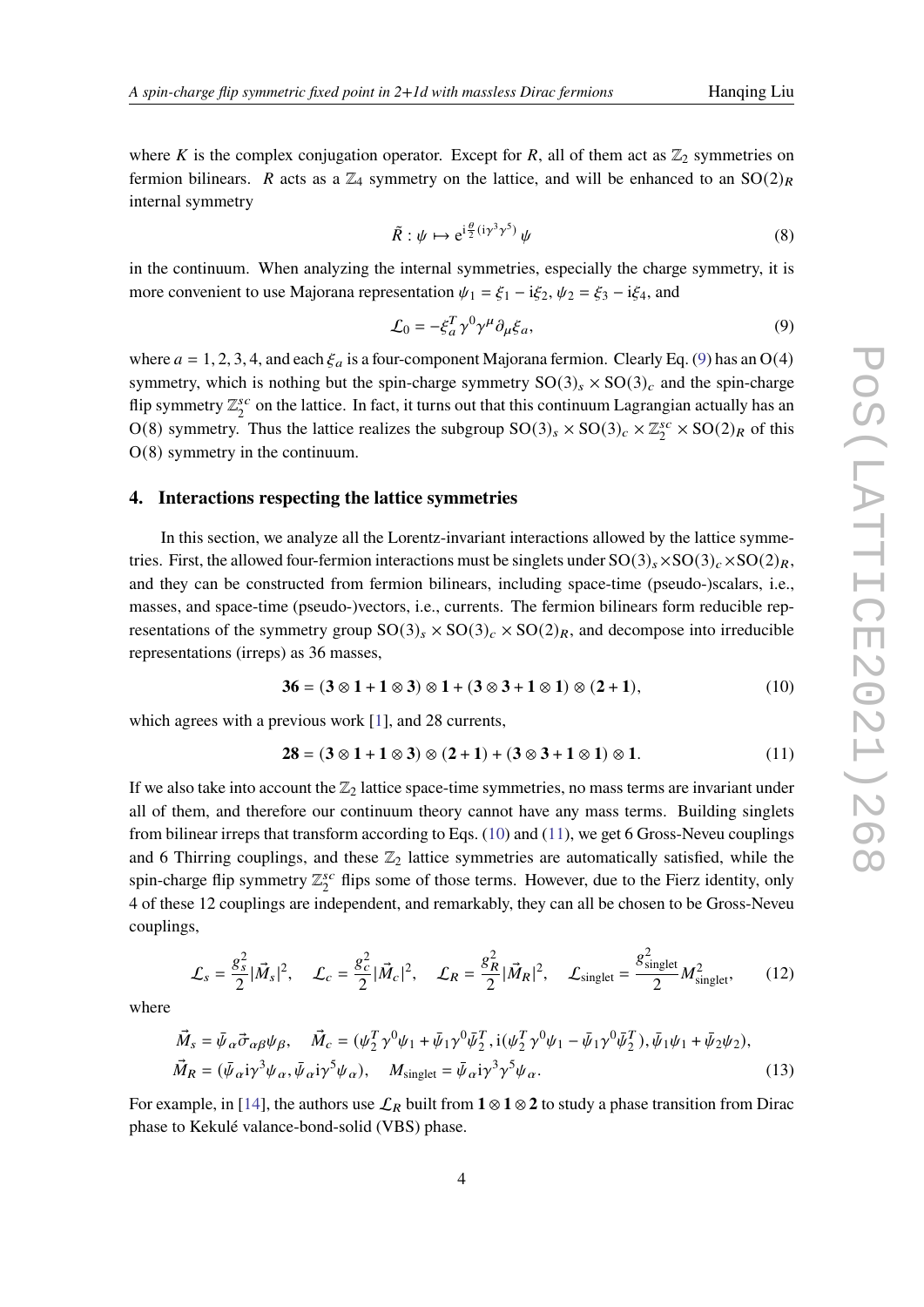### <span id="page-4-0"></span>**5. The continuum model and the effective potential**

From our Monte Carlo results [\[29,](#page-8-3) [30\]](#page-8-4), we see either anti-ferromagnetic (spin) order or superconducting-CDW (charge) order at strong couplings, but no VBS order, i.e.,  $|\langle \vec{M}_s \rangle| \neq 0$ or  $|\langle \vec{M}_c \rangle| \neq 0$ , but  $|\langle \vec{M}_R \rangle| = 0$ . Therefore we believe our model represents a lattice regularization of the Gross-Neveu model with spin and charge couplings given by the Lagrangian density

<span id="page-4-2"></span>
$$
\mathcal{L}_{GN} = \mathcal{L}_0 + \mathcal{L}_s + \mathcal{L}_c. \tag{14}
$$

Furthermore, the  $\mathbb{Z}_2^{sc}$  $_2^{sc}$  spin-charge flip symmetry of the lattice model imposes the restriction that  $g_s^2 = g_c^2$ . Adding interactions to the lattice model that breaks the spin-charge flip symmetry, like the Hubbard coupling, would lead to  $g_s^2 \neq g_c^2$ .

We can confirm the expected symmetry breaking pattern of the above interaction by calculating the one-loop effective potential. In order to do so, we introduce auxiliary scalar fields  $\vec{\phi}_s$  and  $\vec{\phi}_c$ which transform in the **3**⊗**1**⊗**1** and **1**⊗**3**⊗**1** representations respectively, and rewrite the Lagrangian as,

$$
\mathcal{L}_{\text{GN}}^{\text{aux}} = -\bar{\psi}_{\alpha} \gamma^{\mu} \partial_{\mu} \psi_{\alpha} + \frac{1}{2g_{s}^{2}} \phi_{s}^{2} + \frac{1}{2g_{c}^{2}} \phi_{c}^{2} + \phi_{s} (\bar{\psi}^{1} \psi^{1} - \bar{\psi}^{2} \psi^{2}) + \phi_{c} (\bar{\psi}^{1} \psi^{1} + \bar{\psi}^{2} \psi^{2}), \qquad (15)
$$

where we have rotated  $\vec{\phi}_s$  and  $\vec{\phi}_c$  such that  $\phi_s^{1,2} \equiv \phi_c^{1,2} \equiv 0$ , and relabeled  $\phi_s^3 \to \phi_s$  and  $\phi_c^3 \to \phi_c$ , because the boson fields will be treated as constants in space-time. By integrating out the quadratic fermions, we get the following effective potential of the  $\phi_s$  and  $\phi_c$  fields [\[29\]](#page-8-3),

$$
\frac{1}{S_d} V_{\text{eff}}[\phi_s, \phi_c]
$$
\n
$$
= \frac{2\pi}{3} |\phi_c - \phi_s|^3 - \frac{4}{3} (\phi_c - \phi_s)^3 \tan^{-1} \frac{\phi_c - \phi_s}{\Lambda} + \frac{2\pi}{3} |\phi_c + \phi_s|^3 - \frac{4}{3} (\phi_c + \phi_s)^3 \tan^{-1} \frac{\phi_c + \phi_s}{\Lambda}
$$
\n
$$
- \frac{8}{3} \Lambda (\phi_c^2 + \phi_s^2) - \frac{2}{3} \Lambda^3 \log \left(1 + 2 \frac{\phi_c^2 + \phi_s^2}{\Lambda^2} + \frac{(\phi_c^2 - \phi_s^2)^2}{\Lambda^4}\right) + \frac{1}{2S_d g_s^2} \phi_s^2 + \frac{1}{2S_d g_c^2} \phi_c^2, \qquad (16)
$$

where  $S_d = \frac{2}{(4\pi)^{d/2} \Gamma(d/2)}$  is the loop integral factor and here we should set  $d = 3$ , and  $\Lambda$  is the cutoff.

In Fig. [1](#page-5-0) we plot the effective potential in the broken phase at  $S_d \Lambda g_s^2 = S_d \Lambda g_c^2 = 5$ . The critical values of  $g_s$  and  $g_c$  are at  $S_d \Lambda g_s^2 = S_d \Lambda g_c^2 = \frac{1}{8}$  $\frac{1}{8}$ . From the effective potential we see that in the broken phase, we have either spin order or charge order, but not both, and therefore the  $\mathbb{Z}_2^{sc}$  $\overline{2}$ spin-charge flip symmetry is also spontaneously broken.

### <span id="page-4-1"></span>**6. RG analysis and critical exponents**

In order to understand the RG flow and critical properties of the Lagrangian in Eq. [\(14\)](#page-4-2), we calculate the usual  $4 - \varepsilon$  expansion using the corresponding Gross-Neveu-Yukawa Lagrangian

$$
\mathcal{L}_{\text{GNY}} = -\bar{\psi}_{\alpha} \gamma^{\mu} \partial_{\mu} \psi_{\alpha} + g_{s} \vec{\phi}_{s} \cdot \vec{M}_{s} + g_{c} \vec{\phi}_{c} \cdot \vec{M}_{c} \n+ \sum_{a=s,c} \left( \frac{1}{2} \partial_{\mu} \vec{\phi}_{a} \cdot \partial^{\mu} \vec{\phi}_{a} + \frac{1}{2} m_{a}^{2} \vec{\phi}_{a} \cdot \vec{\phi}_{a} + \frac{1}{4!} \lambda_{a} (\vec{\phi}_{a} \cdot \vec{\phi}_{a})^{2} \right) + \frac{1}{12} \lambda_{sc} (\vec{\phi}_{s} \cdot \vec{\phi}_{s}) (\vec{\phi}_{c} \cdot \vec{\phi}_{c}).
$$
 (17)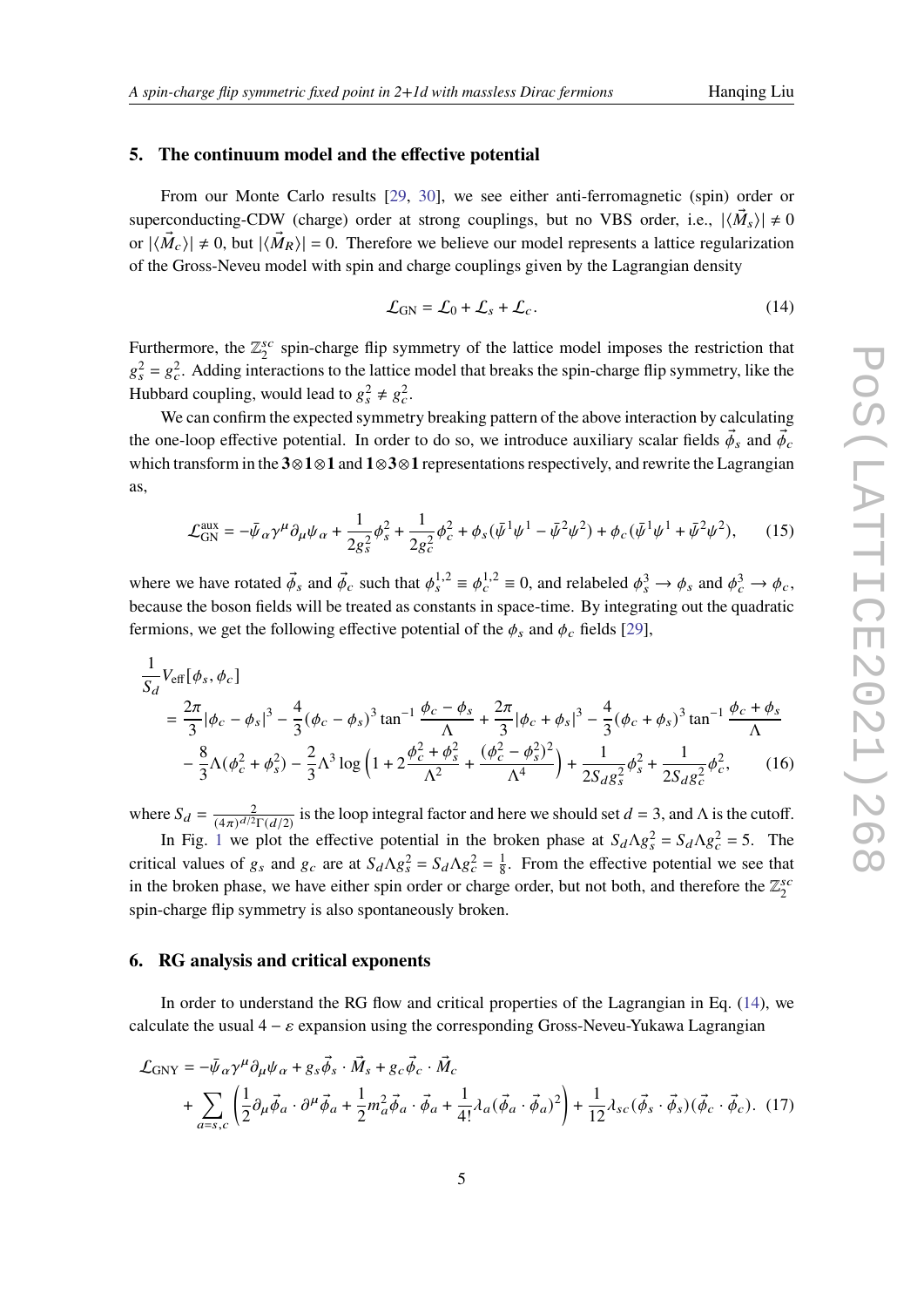<span id="page-5-0"></span>

<span id="page-5-1"></span>**Figure 1:** Effective potential in the broken phase at  $S_d \Lambda g_s^2 = S_d \Lambda g_c^2 = 5$ .

We have calculated the one-loop  $\beta$  functions for the coupling  $g_s^2$ ,  $g_c^2$ ,  $\lambda_s$ ,  $\lambda_c$  and  $\lambda_{sc}$ , and they are given by [\[29\]](#page-8-3)

$$
\frac{\mathrm{d}g_s^2}{\mathrm{d}\log\mu} = -\varepsilon g_s^2 + S_d \left( (2N_f + 1)g_s^4 + 9g_s^2 g_c^2 \right),\tag{18}
$$

$$
\frac{\mathrm{d}\lambda_s}{\mathrm{d}\log\mu} = -\varepsilon\lambda_s + S_d \Big(\frac{11}{6}\lambda_s^2 + \frac{1}{2}\lambda_{sc}^2 + 4N_f g_s^2 \lambda_s - 24N_f g_s^4\Big),\tag{19}
$$

$$
\frac{\mathrm{d}\lambda_{sc}}{\mathrm{d}\log\mu} = -\varepsilon\lambda_{sc} + S_d \left( \frac{5}{6} (\lambda_s + \lambda_c) \lambda_{sc} + \frac{2}{3} \lambda_{sc}^2 + 2N_f \left( g_s^2 + g_c^2 \right) \lambda_{sc} - 24N_f g_s^2 g_c^2 \right),\tag{20}
$$

where the  $\beta$  functions for  $g_c^2$  and  $\lambda_c$  can be obtained by the spin-charge flip symmetry.

Using these  $\beta$  functions, we plot the RG flows in Fig. [2.](#page-6-3) From Eq. [\(18\)](#page-5-1) we see that the Yukawa couplings mix only among themselves, and from Fig. [2a](#page-6-3) we see that there is a spin-charge flip symmetric fixed point (SC) on the  $g_s^2 = g_c^2$  axis, which separates the massless Dirac phase from the broken phase. The  $\mathbb{Z}_2^{sc}$  $s<sub>2</sub><sup>sc</sup>$  spin-charge flip symmetry prevents the flow from leaving the diagonal  $g_s^2 = g_c^2$  axis. Breaking this  $\mathbb{Z}_2^{sc}$  $s_c$  symmetry through the Hubbard interaction for example, would drive the flow away from the diagonal axis to the usual spin or charge fixed points, depending on the sign of the Hubbard coupling. Assuming  $g_s^2 = g_c^2$  are at SC, the flow diagram of the boson self-interactions in the spin-charge flip symmetric slice is shown in Fig. [2b.](#page-6-3) There is only one stable fixed point, which can be identified as the SC fixed point.

Evaluating the critical exponents at the spin-charge symmetric fixed point using the  $4 - \varepsilon$ expansion, we have [\[29\]](#page-8-3),

$$
\eta = \frac{2}{7}\varepsilon, \quad \eta_{\psi} = \frac{3}{14}\varepsilon, \quad 1/\nu = 2 - \frac{6}{7}\varepsilon. \tag{21}
$$

In the large  $N_f$  limit ( $N_f$  is the number of values  $\alpha$  takes, and in our model  $N_f = 2$ ), we obtain

$$
\eta = \varepsilon - \frac{5\varepsilon}{N_f + 5}, \quad \eta_{\psi} = \frac{3}{2(N_f + 5)}\varepsilon, \quad 1/\nu = 2 - \varepsilon - \frac{3\varepsilon}{N_f + 5}.
$$
 (22)

These exponents are different from those obtained from the Hubbard model [\[20\]](#page-8-1).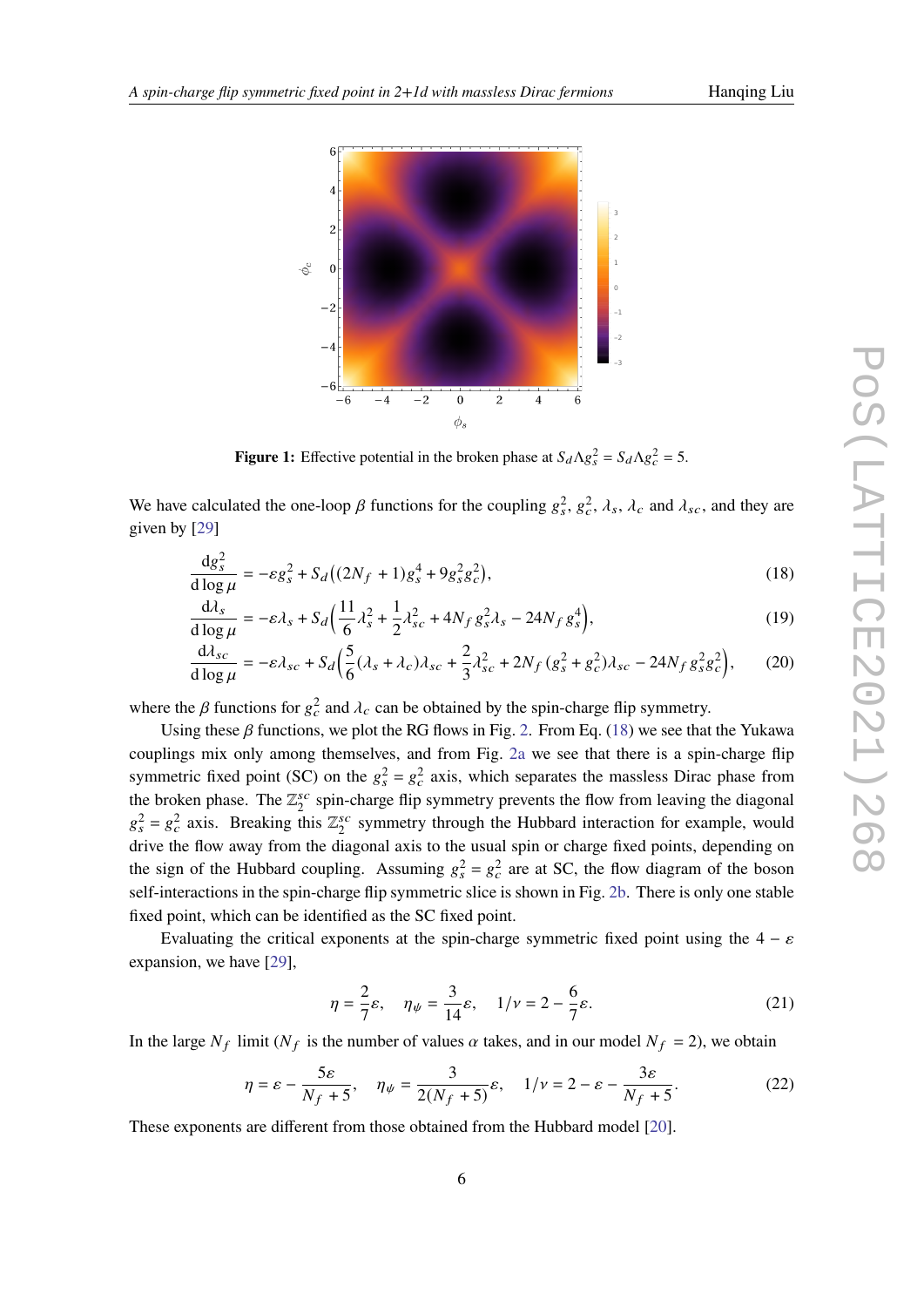<span id="page-6-3"></span>

**Figure 2:** RG flow of the couplings in  $4 - \varepsilon$  expansion

# **7. Conclusions**

Our lattice Hamiltonian, which can be solved using the fermion bag approach, has a spin-charge flip symmetry. We have shown that the presence of this additional symmetry leads to a new fixed point that can be reached by tuning a single coupling on the lattice. The fixed point thus describes an interesting phase transition between a massless Dirac fermion phase and a phase featuring spontaneous spin symmetry breaking or charge symmetry breaking, as well as spontaneous spincharge flip symmetry breaking. Here we uncover the physics of the continuum model by calculating its effective potential and computing the critical exponents using the  $4 − \varepsilon$  expansion up to one loop.

# **Acknowledgments**

This work was done in collaboration with Shailesh Chandrasekharan, Emilie Huffman and Ribhu Kaul. The material presented here was supported by the U.S. Department of Energy, Office of Science, Nuclear Physics program under Award Numbers DE-FG02-05ER41368.

# **References**

- <span id="page-6-0"></span>[1] S. Ryu, C. Mudry, C.-Y. Hou and C. Chamon, *Masses in graphenelike two-dimensional electronic systems: Topological defects in order parameters and their fractional exchange statistics*, *[Physical Review B](http://dx.doi.org/10.1103/physrevb.80.205319)* **80** (Nov, 2009) .
- <span id="page-6-2"></span>[2] Y.-Z. You, Y.-C. He, C. Xu and A. Vishwanath, *Symmetric Fermion Mass Generation as Deconfined Quantum Criticality*, *Phys. Rev. X* **8** [\(2018\) 011026,](http://dx.doi.org/10.1103/PhysRevX.8.011026) [[1705.09313](http://arxiv.org/abs/1705.09313)].
- <span id="page-6-1"></span>[3] I. F. Herbut, *Interactions and phase transitions on graphene's honeycomb lattice*, *[Phys. Rev.](http://dx.doi.org/10.1103/PhysRevLett.97.146401) Lett.* **97** [\(2006\) 146401,](http://dx.doi.org/10.1103/PhysRevLett.97.146401) [[cond-mat/0606195](http://arxiv.org/abs/cond-mat/0606195)].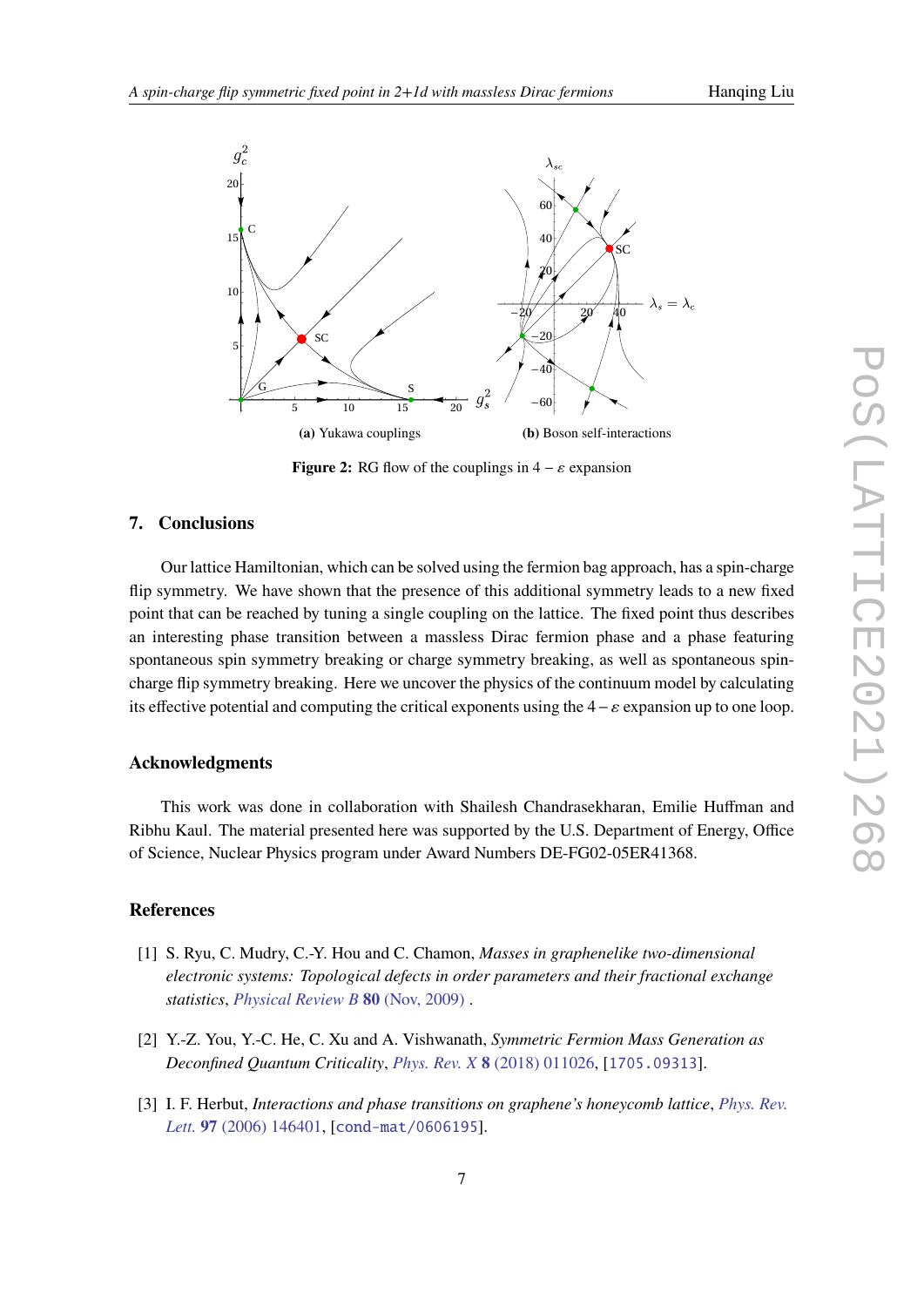- 
- <span id="page-7-0"></span>[4] B. Rosenstein, B. Warr and S. H. Park, *Dynamical symmetry breaking in four Fermi interaction models*, *Phys. Rept.* **205** [\(1991\) 59–108.](http://dx.doi.org/10.1016/0370-1573(91)90129-A)
- [5] J. Zinn-Justin, *Four fermion interaction near four-dimensions*, *[Nucl. Phys. B](http://dx.doi.org/10.1016/0550-3213(91)90043-W)* **367** (1991) [105–122.](http://dx.doi.org/10.1016/0550-3213(91)90043-W)
- <span id="page-7-1"></span>[6] V. Ayyar and S. Chandrasekharan, *Fermion masses through four-fermion condensates*, *[JHEP](http://dx.doi.org/10.1007/JHEP10(2016)058)* **10** [\(2016\) 058,](http://dx.doi.org/10.1007/JHEP10(2016)058) [[1606.06312](http://arxiv.org/abs/1606.06312)].
- <span id="page-7-2"></span>[7] T. Senthil, A. Vishwanath, L. Balents, S. Sachdev and M. P. A. Fisher, *Deconfined Quantum Critical Points*, *Science* **303** [\(2004\) 1490–1494,](http://dx.doi.org/10.1126/science.1091806) [[cond-mat/0311326](http://arxiv.org/abs/cond-mat/0311326)].
- [8] F. F. Assaad and T. Grover, *Simple Fermionic Model of Deconfined Phases and Phase Transitions*, *Phys. Rev. X* **6** [\(2016\) 041049,](http://dx.doi.org/10.1103/PhysRevX.6.041049) [[1607.03912](http://arxiv.org/abs/1607.03912)].
- <span id="page-7-3"></span>[9] T. Sato, M. Hohenadler and F. F. Assaad, *Dirac Fermions with Competing Orders: Non-Landau Transition with Emergent Symmetry*, *[Phys. Rev. Lett.](http://dx.doi.org/10.1103/PhysRevLett.119.197203)* **119** (2017) 197203, [[1707.03027](http://arxiv.org/abs/1707.03027)].
- <span id="page-7-4"></span>[10] A. Nahum, P. Serna, J. T. Chalker, M. Ortuño and A. M. Somoza, *Emergent SO(5) Symmetry at the Néel to Valence-Bond-Solid Transition*, *[Phys. Rev. Lett.](http://dx.doi.org/10.1103/PhysRevLett.115.267203)* **115** (2015) 267203, [[1508.06668](http://arxiv.org/abs/1508.06668)].
- [11] C. Wang, A. Nahum, M. A. Metlitski, C. Xu and T. Senthil, *Deconfined quantum critical points: symmetries and dualities*, *Phys. Rev. X* **7** [\(2017\) 031051,](http://dx.doi.org/10.1103/PhysRevX.7.031051) [[1703.02426](http://arxiv.org/abs/1703.02426)].
- [12] L. Janssen, I. F. Herbut and M. M. Scherer, *Compatible orders and fermion-induced emergent symmetry in Dirac systems*, *Phys. Rev. B* **97** [\(2018\) 041117,](http://dx.doi.org/10.1103/PhysRevB.97.041117) [[1711.11042](http://arxiv.org/abs/1711.11042)].
- [13] B. Roy, P. Goswami and V. Juricic, *Itinerant quantum multicriticality of two-dimensional Dirac fermions*, *Phys. Rev. B* **97** [\(2018\) 205117,](http://dx.doi.org/10.1103/PhysRevB.97.205117) [[1712.05400](http://arxiv.org/abs/1712.05400)].
- <span id="page-7-5"></span>[14] Z.-X. Li, S.-K. Jian and H. Yao, *Deconfined quantum criticality and emergent SO(5) symmetry in fermionic systems*, [1904.10975](http://arxiv.org/abs/1904.10975).
- <span id="page-7-6"></span>[15] E. Huffman and S. Chandrasekharan, *Fermion bag approach to Hamiltonian lattice field theories in continuous time*, *Phys. Rev. D* **96** [\(2017\) 114502,](http://dx.doi.org/10.1103/PhysRevD.96.114502) [[1709.03578](http://arxiv.org/abs/1709.03578)].
- <span id="page-7-7"></span>[16] E. Huffman and S. Chandrasekharan, *Fermion-bag inspired Hamiltonian lattice field theory for fermionic quantum criticality*, *Phys. Rev. D* **101** [\(2020\) 074501,](http://dx.doi.org/10.1103/PhysRevD.101.074501) [[1912.12823](http://arxiv.org/abs/1912.12823)].
- <span id="page-7-8"></span>[17] H. Liu, *Quantum Critical Phenomena in an* (4) *Fermion Chain*, in *37th International Symposium on Lattice Field Theory (Lattice 2019) Wuhan, Hubei, China, June 16-22, 2019*, 2019. [1912.11237](http://arxiv.org/abs/1912.11237).
- <span id="page-7-9"></span>[18] H. Liu, S. Chandrasekharan and R. K. Kaul, *Hamiltonian models of lattice fermions solvable by the meron-cluster algorithm*, *Phys. Rev. D* **103** [\(2021\) 054033,](http://dx.doi.org/10.1103/PhysRevD.103.054033) [[2011.13208](http://arxiv.org/abs/2011.13208)].